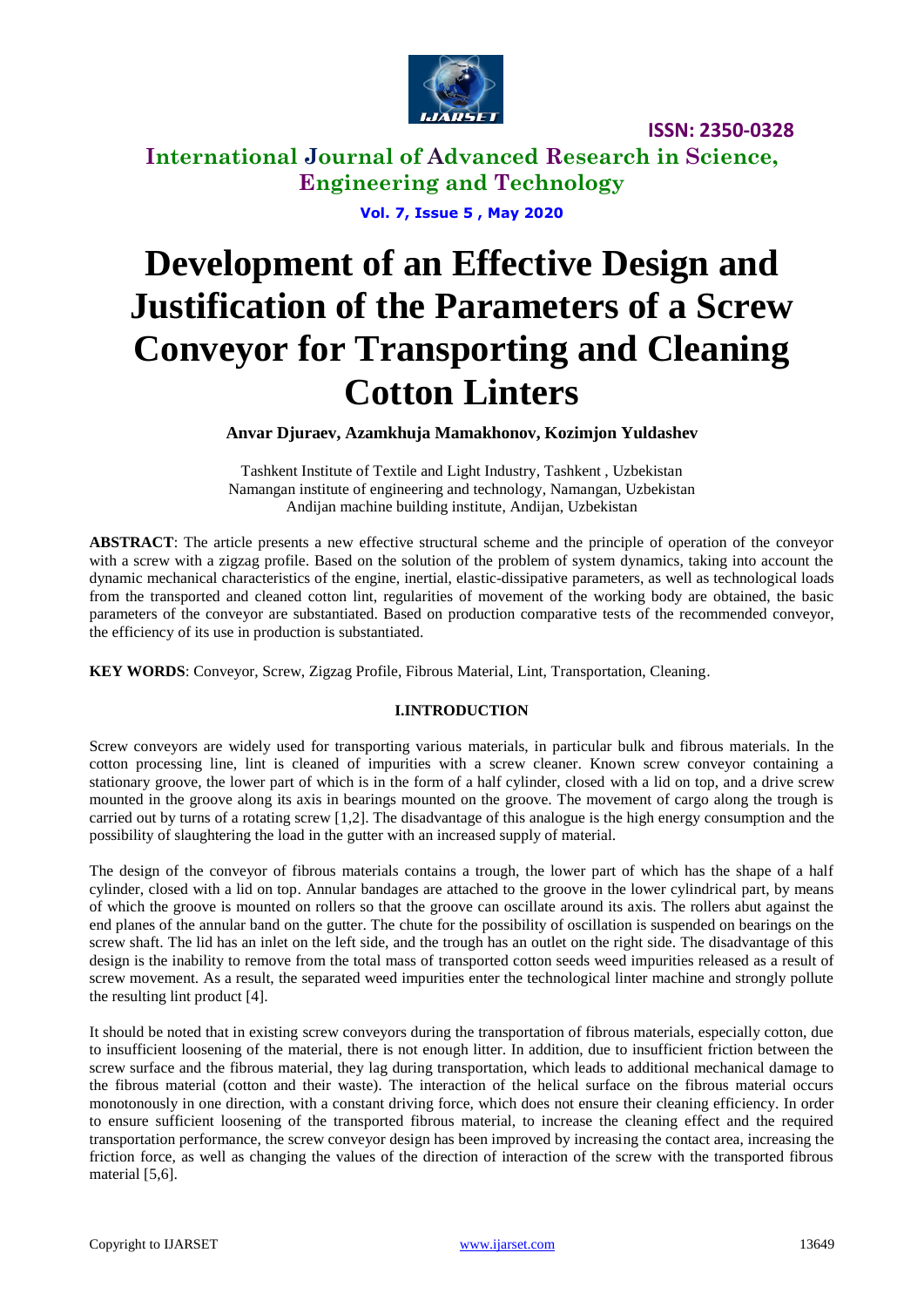

## **ISSN: 2350-0328 International Journal of Advanced Research in Science, Engineering and Technology**

#### **Vol. 7, Issue 5 , May 2020**

#### **II. RESEARCH METHODS**

The screw conveyor contains a groove 1, the lower part of which has the shape of a half cylinder, closed with a cover 2 on top. Inside the groove 1, screw 3 transporting material along its axis (Fig. 1). On top of the groove 1 there is an inlet 4, and in the end, at the bottom there is an outlet 7. The lower working part of the groove 1 is made in the form of a mesh surface 8. The working surfaces of the screw 3 are made in a zigzag shape 5 having triangular protrusions and depressions. The height of the triangles 5 of the screw 3 is chosen equal to the average size of the cotton seed, (40 70 mm). The ribs 6 of the triangles 5 of the screw are mutually parallel, and when winding onto the shaft, they are directed along the radius of the screw 3.



Sweep of the detail 3 Enlarged

Fig. 1. Screw conveyor for transporting and cleaning fibrous material

Screw conveyor operates as follows. The fibrous material (raw cotton, fibrous waste) is fed into the groove 1 through the inlet 7 in the lid 2 and, when the screw 3 is rotated, is advanced by sliding along the groove 1 by the zigzag (triangular) working surface 5 of the rotary screw 3 pulled through to the outlet 8.

Zigzag (triangular protrusions and depressions) 5 the shape of the working surfaces of the screw 3 acts on the seeds and volatiles of cotton with different strength and direction of force, which leads to an additional release of cotton, this allows the efficient allocation of litter from the fibrous material (cotton). Weed impurities extracted from the fibrous material fall out through the openings of the mesh surface 8 of the trough 1 and are discharged into the self-exhaust through the hole.

The recommended design of the screw conveyor allows efficient transportation of fibrous materials, increased productivity, provides the necessary cleaning effect.

#### **III. RESEARCH RESULTS**

The design scheme of the water of the screw conveyor is adopted in the form of a three-mass system: 1-mass consists of an engine rotor, a driving belt pulley; 2-mass of the driven pulley and reduced masses of gears of the gearbox, as well as the leading part of the coupling; 3-mass includes the leading part of the coupling and screw. The design scheme is shown in Fig. 2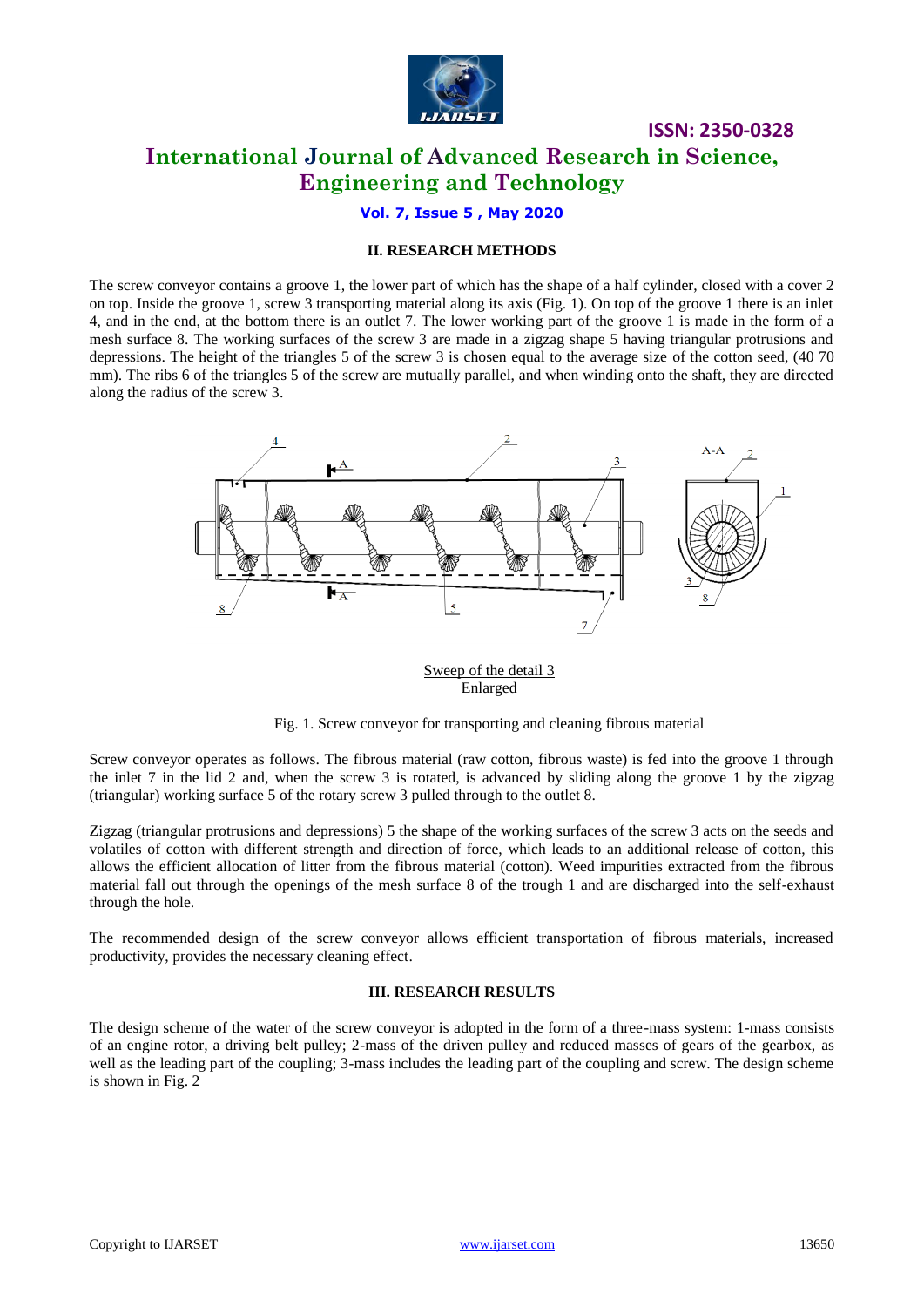

# **International Journal of Advanced Research in Science, Engineering and Technology**

**ISSN: 2350-0328**

#### **Vol. 7, Issue 5 , May 2020**



Fig. 2. Design diagram of machine unit with conveyor screw drive mechanism for transportation and cleaning of cotton lint.

The system of differential equations describing the movement of elements of a screw conveyor has the form [7]:  $M_{\alpha} = f(\dot{\varphi}_{\alpha});$ 

$$
M_{\rho} = f(\dot{\varphi}_{\rho});
$$
  
\n
$$
J_{\rho}\ddot{\varphi}_{\rho} = M_{\rho} - \epsilon_{p}\Delta\dot{\varphi}_{\rho p} - C_{P}\Delta\varphi_{\rho p};
$$
  
\n
$$
J_{np}\ddot{\varphi}_{pe\partial} = u_{\rho p}(\epsilon_{p}\Delta\dot{\varphi}_{\rho p} + c_{p}\Delta\varphi_{\rho p}) - \epsilon_{M}\Delta\dot{\varphi}_{Mg} - c_{M}\Delta\varphi_{Mg} - M_{mp};
$$
  
\n
$$
J_{n\alpha}\ddot{\varphi}_{\alpha} = u_{p\alpha}(\epsilon_{M}\Delta\dot{\varphi}_{\alpha M} + c_{M}\Delta\varphi_{\alpha M}) - M_{ms} - M_{c};
$$
  
\n
$$
\Delta\varphi_{\rho p} = \varphi_{\rho} - \varphi_{pe\partial}u_{\rho p}; \Delta\varphi_{Mg} = \varphi_{pe\partial} - u_{p\alpha}\varphi_{\alpha};
$$
  
\n
$$
M_{c} = M_{1} + M_{0} \sin \omega_{\alpha} t \pm \delta M_{1}
$$
  
\n(1)

 $J_{\partial}$ ,  $J_{np}$ ,  $J_{\kappa g}$  - reduced moments of mass inertia respectively on the motor shaft, on the input shaft of the gearbox, on the screw shaft;  $c_p$ ,  $c_M$ ,  $b_p$ ,  $b_m$  - coefficients of circular stiffness and dissipation coefficients of belt drive and coupling;  $M_1$ ,  $M_0$ ,  $\delta M_1$ - components of the technological load from the transported and cleaned cotton lint,  $M_{me}$ moment of friction on the screw shaft. [8].

The numerical solution of system (1) was performed on a PC using standard programs with the following parameter values: asynchronous motor Y132S-8,  $P=2.2$  kW;  $n=710$  rpm; ;*Jpr=2.89 kgm<sup>2</sup>* ; *Jpv=7.14 kgm<sup>2</sup>* ; *cr=(200÷250) Nm/rad*; *br=(5.0÷5.5) Nms/rad*; *cm=(400÷420) Nm/rad*; *bm=(9.5÷10.5) Nms/rad*;  $M_I = (46 \div 65)$  Nm;  $M_0 = (5.5 \div 10)$  Nm; $M_t = (35 \div 45)$  Nm;  $\delta M_1 = (0.05 \div 0.07) M_1$ .

Based on the solution of the system of differential equations (1) under the following initial conditions, t=0;  $\dot{\varphi}_d = 0$ ;  $\dot{\varphi}_{\text{red}} = 0$ ;  $\dot{\varphi}_b = 0$ ;  $M_d = 0$ ;  $M_c = 0$ . Regularities of changes in the angular velocities of the rotor of asynchronous motor, a screw conveyor, as well as torque on the motor shaft are obtained. Received regularities of change  $M_d$ ,  $\dot{\varphi}_d$  and  $\dot{\varphi}_b$  are shown on fig. 3. The analysis shows that with the increase in the load  $M<sub>1</sub>$  from the transported and cleaned lint within  $(45 \div 65)$  Nm, the angular speed of the motor rotor actually remains unchanged, and its decrease is insignificant. Besides, the range of oscillations in the angular speed of the rotor of the engine also varies within insignificant limits. However, the decrease in the angular speed of the screw with a zigzag profile will be noticeable. So, at  $M_1$ =45 Nm $\dot{\phi}_s$ decreases to 27.2 s<sup>-1</sup>, and at the load 65 Nm  $\dot{\phi}_e$  decreases to 25.9 s<sup>-1</sup>. In this case, the amplitude of the oscillations  $\Delta\dot{\phi}_s$  increases from (1.2÷1.4) s<sup>-1</sup> to (3.0÷3.8) s<sup>-1</sup>. Increase in the amplitude of the oscillations positively affects the effect of transportation and cleaning of the lint due to their additional shaking.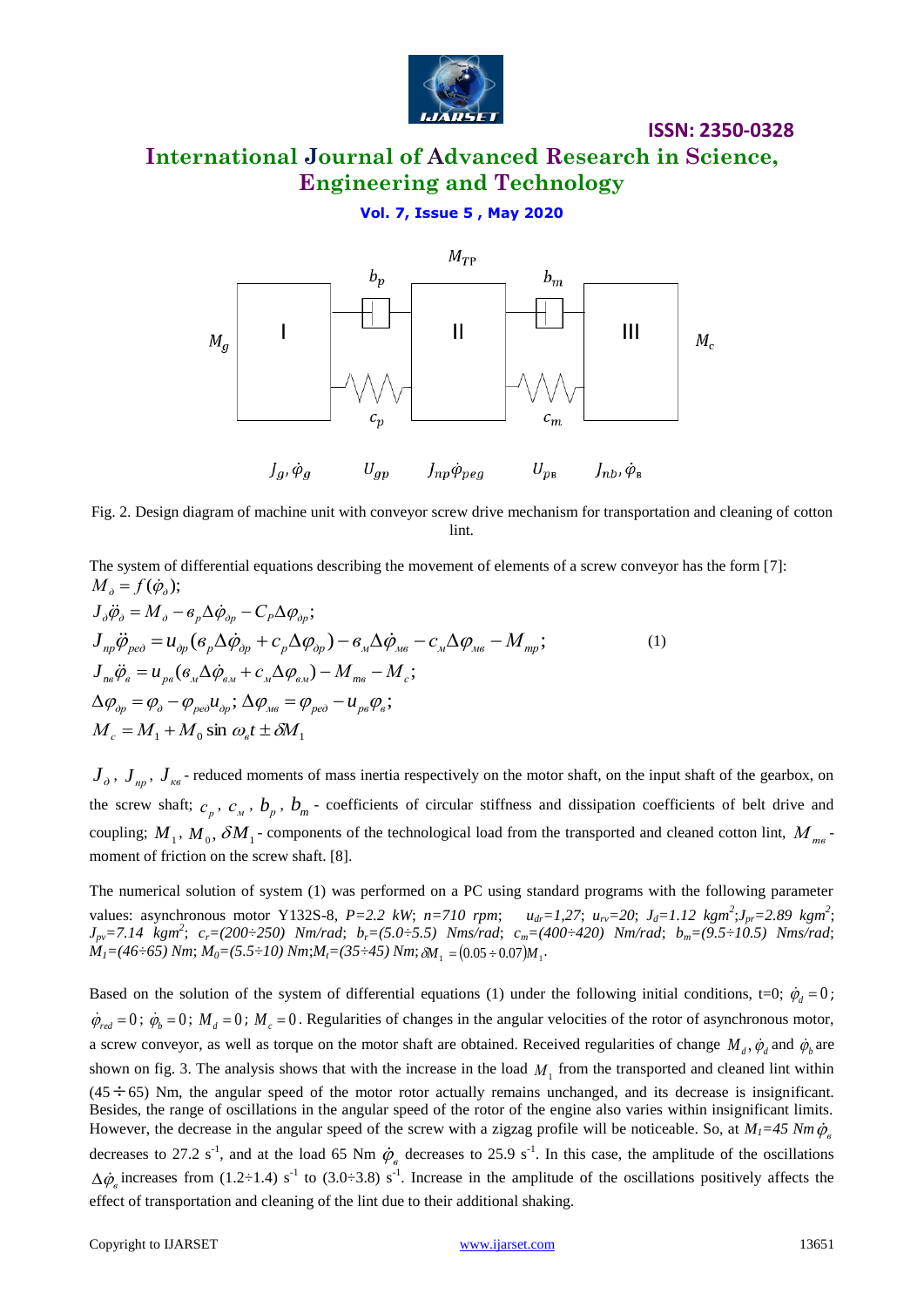

**ISSN: 2350-0328**

## **International Journal of Advanced Research in Science, Engineering and Technology**

**Vol. 7, Issue 5 , May 2020**





Based on the reasonable parameters of the working elements of the screw conveyor, a prototype was designed and manufactured.

Tests of the recommended design of the conveyor with a zigzag screw surface were carried out in comparison with the existing version in the conditions of the cotton mill. The analysis of the test results shows that when using a screw with a zigzag profile, the emitted fluff is reduced (3–3.5) times, and the damage to the seeds (skin) of cotton is also reduced. The excretion of fine litter is increased  $(2.0 \div 2.5)$  times compared with the existing conveyor. The overall cleaning effect of cotton lint is increased by  $(6.0 \div 10.5)\%$  in the recommended conveyor relative to the serial machine.